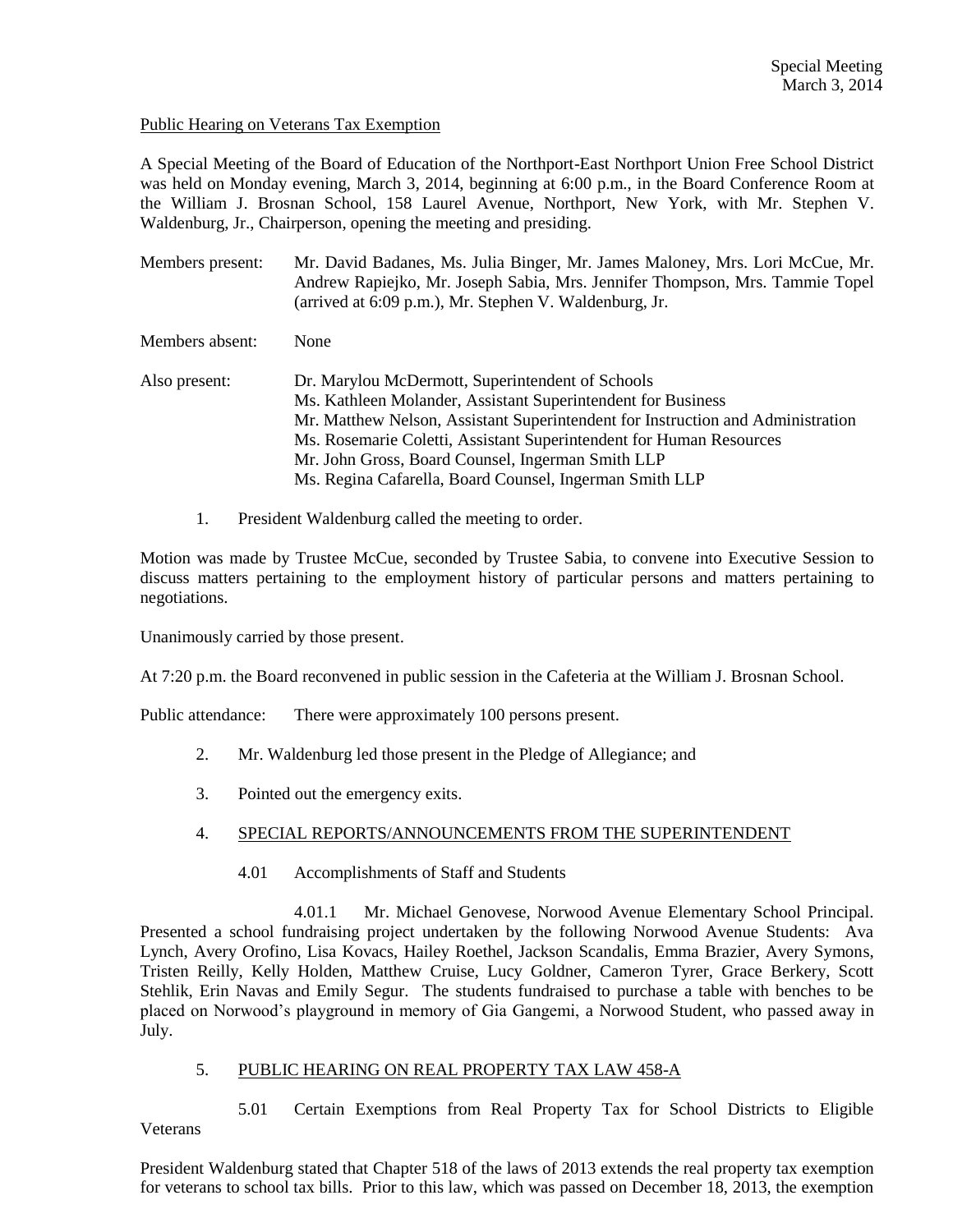was only available on county, city, town and village taxes.

5.01.1 Letter from The American Legion Greenlawn Post 1244, received February 24, 2014. President Waldenburg read the letter in support of the District authorizing the Veterans Tax Exemption.

5.01.2 E-mail from Mr. Mike Kostrewski, received February 27, 2014. President Waldenburg read the e-mail in support of the District authorizing the Veterans Tax Exemption.

5.01.3 E-mail from Ms. Lori Kerman, received February 27, 2014. President Waldenburg read the e-mail asking the District to opt-out of the Veterans Tax Exemption

5.01.4 E-mail from Mr. Joe Schuvart, received February 27, 2014. President Waldenburg read the e-mail in support of the District authorizing the Veterans Tax Exemption and asking for the yield of such exemptions in total reduction of the school budget and or the increase in each of the community's home owner's tax bill.

5.01.5 E-mail from Mr. & Mrs. Weber, received February 28, 2014. President Waldenburg read the e-mail not in support of the District authorizing the Veterans Tax Exemption.

5.01.6 E-mail from Ms. Allison Noonan, received March 3, 2014. President Waldenburg read the e-mail in support of the District authorizing the Veterans Tax Exemption.

5.01.7 E-mail from Mr. James Teeple, received March 3, 2014. President Waldenburg read the e-mail in support of the District authorizing the Veterans Tax Exemption.

5.01.8 E-mail from VFW Post 1469 of Huntington, VFW Post 9263 of Elwood, American Legion Post 694 of Northport, and American Legion Post 1244 of Greenlawn. President Waldenburg read the letter in support of the District authorizing the Veterans Tax Exemption.

| Name<br>Henry Murer<br>Resident  | <u>Comment</u><br>Stated that to honor those who were lucky enough to come home from<br>wars the Board should approve the Veterans Tax Exemption                                                          |
|----------------------------------|-----------------------------------------------------------------------------------------------------------------------------------------------------------------------------------------------------------|
| <b>Bruce Brennen</b><br>Resident | Stated that we can never fully repay those who have risked their lives<br>during military conflict and the Board should approve the Veterans Tax<br>Exemption.                                            |
| George Doll<br>Resident          | Stated he supported the Veterans Tax Exemption                                                                                                                                                            |
| Jeffery P. Sullivan<br>Resident  | Asked the Board to vote with their hearts and approve the Veterans Tax<br>Exemption                                                                                                                       |
| John Byrne<br>Resident           | Asked the Board to take into consideration the retirees and fixed income<br>veterans who need a tax break after their children already left the school<br>district and approve the Veterans Tax Exemption |
| Gene Leavy<br>Resident           | Stated that he was a combat veteran and was opposed to the Board<br>approving the Veterans Tax Exemption because the rest of the public is<br>going to have to pay for it.                                |
| Darryl St. George<br>Teacher     | Stated that this is financially sound and we are morally obligated to<br>approve the Veterans Tax Exemption as an investment in the future of the<br>men and women who have sacrificed so much.           |